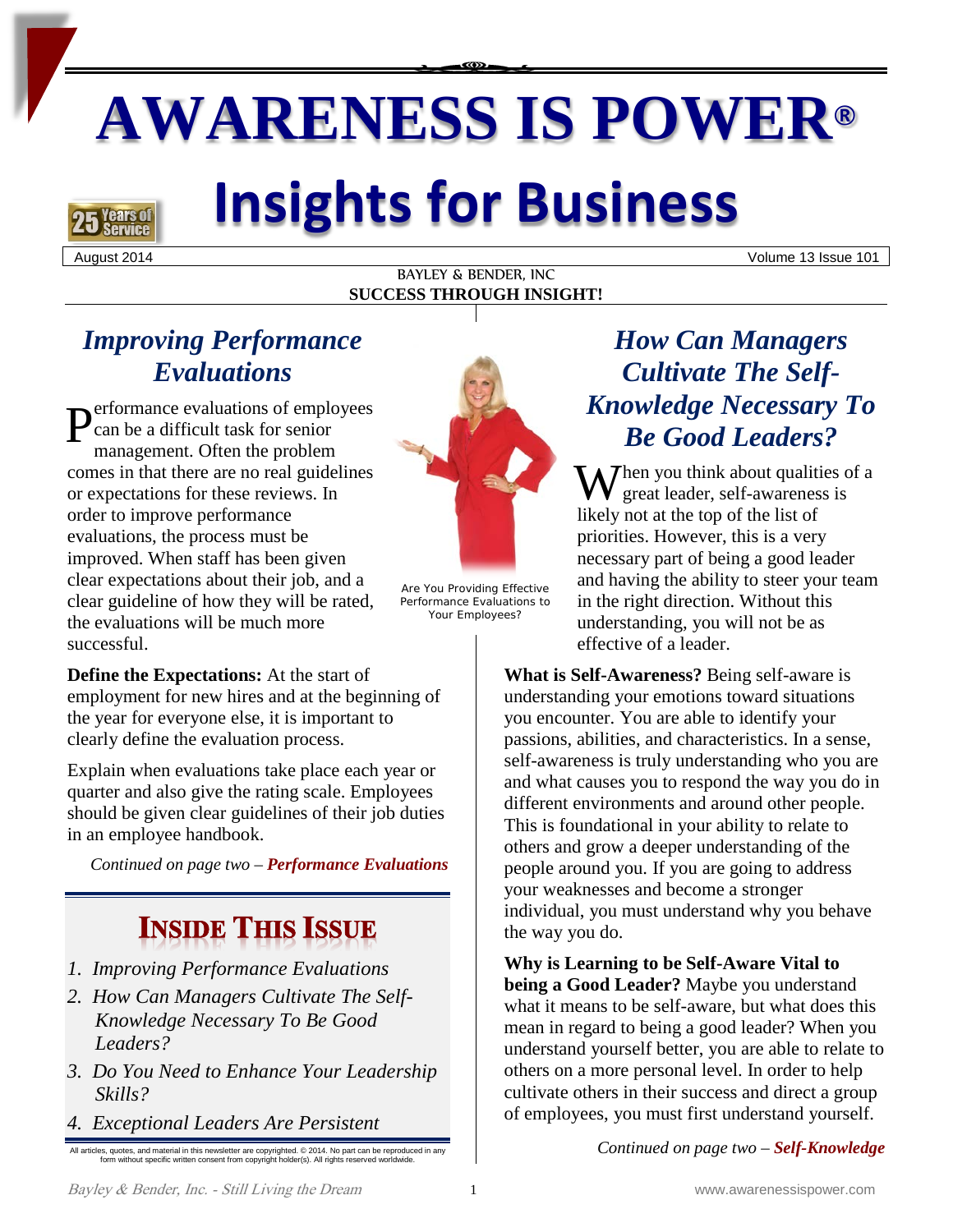#### *Continued from page one – Performance Evaluations*

When staff are uncertain of their roles within the company and are not sure how their performance will be rated, it can give them an uneasy feeling when evaluations come up. Should they receive an evaluation score that is below their expectations, it can leave for poor morale in

the work environment.

### **Give Ratings That Don't Appear Negative:** When





will see a grading scale of 1-5. If an employee has consciously been working hard for the company, and they receive a grade of 3, it can seem as if they are underperforming. In their minds, it would be similar to receiving a C in school. With grading scales that most people are accustomed to, they shoot for the highest ranking, and anything below that can be seen as a negative rating. It is best to give each number a defined idea of what it means. Such as a 1 should be labeled as unsatisfactory; a 3 could be labeled solid worker; and 5 might be labeled distinguished and exceeds all expectations. If your staff understands that receiving a midgrade rating doesn't mean they are performing at an unexpected level, this will change their point of view. It can be very hard on staff, who are working hard for the company, to be graded in a way that puts them below what they were expecting.

**Be Consistent:** One of the keys in improving performance evaluations is to make sure that you stay consistent. Regardless of what kind of time restraints your business deals with, evaluations should be scheduled out in advance and happen during the same time frame each year or quarter. Especially if evaluations are used to determine raises, keeping the meetings within a specific period of time is vital.

When you give clear expectations of job performance, valuable feedback, and stay consistent in your methods, you will see an increased positive response from your staff.

*If you have any questions about this article, or about how we can help you improve performance appraisals, contact us today!*

~ Written for us by our associate Gary Sorrell, Sorrell Associates, LLC. Copyright protected. All rights reserved.

#### *Continued from page one – Self-Knowledge*

When you fully understand yourself and become more self-aware, you will be able to empathize with others. You will also have the ability to help your team reach full effectiveness as you work with your employees to better themselves for the benefit of the company. When each person within a work environment understands themselves, greater relating happens among the team. Enhanced communication will take place as a product of greater self-knowledge.

**How to Become More Self-Aware:** Now that you understand the importance of becoming more selfknowledgeable for the sake of your business, here

are steps you can take to understand yourself better.

Use Profiles & Assessments **–** profiles ask you a serious of questions and assess your answers to give you a better understanding of your style. Two assessments to look



into are DISC & Emotional Quotient (EQ). After you take these assessments, you will better understand your communication style and your logical thought process.

- **Get a Coach** it is important to have specific guidance from an authoritative source that can lead you in understanding your personality type. A coach will personally work with you on an individual basis to help you gain a deeper awareness and to keep you on track.
- **Read Self-Improvement Books –** Chade-Meng Tan wrote a book called *Search Inside Yourself: The Unexpected Path to Achieving Success, Happiness (and World Peace)*. This individual coaches Google employees on selfawareness.

Many things can help you to understand yourself better. It is important that you decide to become more knowledgeable about who you are and how you relate to the world. When you take this initiative, you will be able to lead your employees in a bolder and more compassionate way.  $\blacklozenge$ 

*If you have any questions about how we can help you obtain the DISC & EQ assessments, contact us today!*

~ Written for us by our associate Gary Sorrell, Sorrell Associates, LLC. Copyright protected. All rights reserved.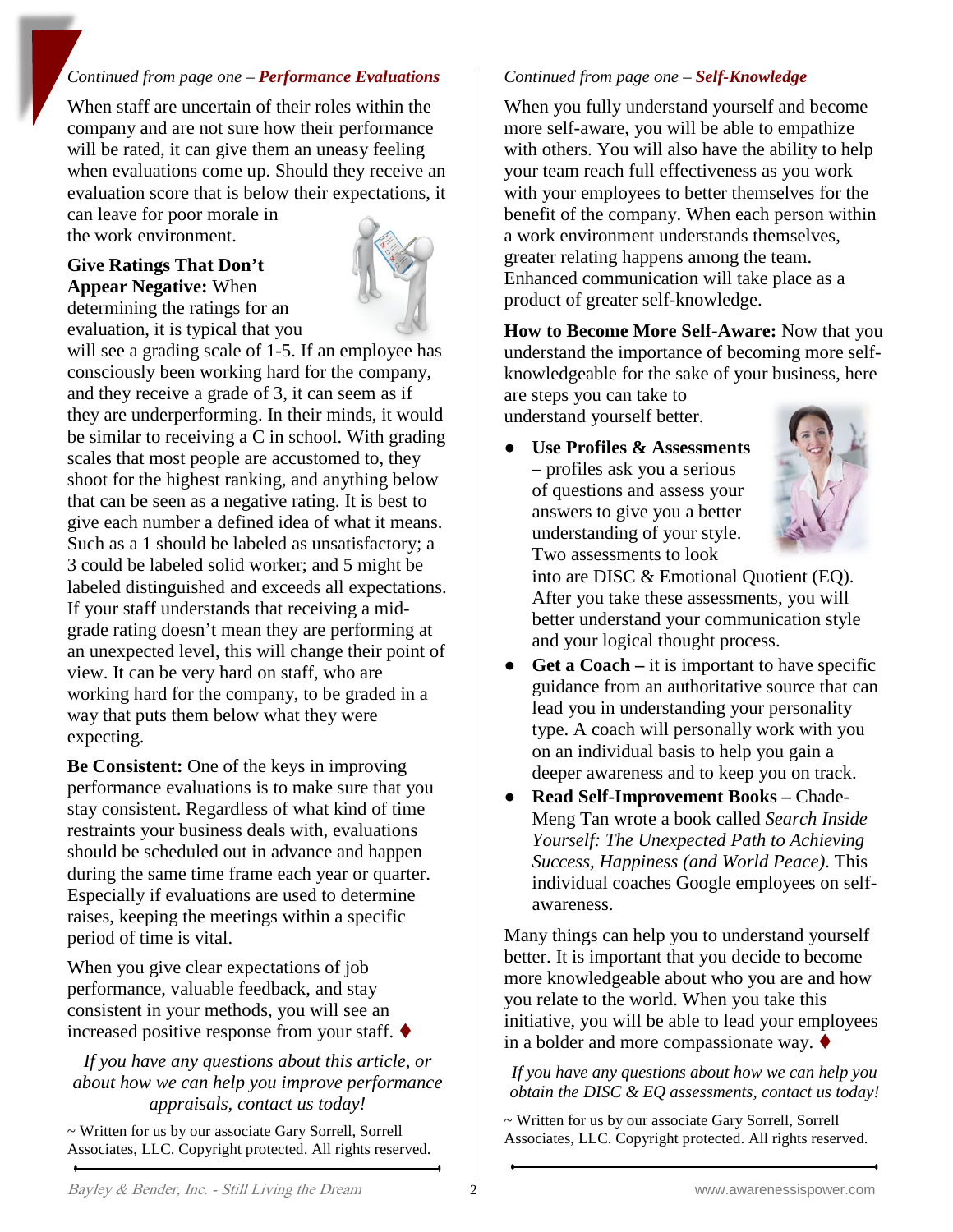## *Do You Need To Enhance Your Leadership Skills?*

xecutive coaching is a powerful way to develop leadership skills Executive coaching is a powerful way to develop leadership skills<br>and to help drive successful outcomes. Companies are investing in executive coaching opportunities at a rate of about \$1 billion annually and growing at a rate of about 40% per year for one-on-one help for increased performance.

Executive coaching helps create awareness, improve performance, generate action, facilitate learning and growth, and helps develop sustainable attitudes, skills, and behaviors for positive results.



It is only effective when the executive realizes that a coach can help them "get where they want to go" and are open to change.

A good coach will help you prioritize your goals, achieve your goals, make better decisions, utilize your potential to its fullest, increase motivation, eliminate obstacles, improve morale, and enhance relationships.

Coaching should be implemented within a company for new hires, people being promoted or changing roles, handling major company changes, as an intervention, with training and development programs, and / or as a management tool.

Executive coaching is really about understanding where you are today, where you want to be, and learning what is necessary for you to successfully get there. Coaching helps accurately identify strengths and weaknesses, examine the impact of their behavior on others, and regularly and intentionally reflect on values, goals, and effectiveness.

No athlete, actor, musician, or performer has ever excelled without the guidance of a coach. Leaders are like these people in that their success depends on their ability to perform. It is a strategy that many companies are using to build success!

Executive and corporate coaching is leading many companies and professionals to success. Every person and business can benefit from coaching. *Get a coach!*

Leverage your leadership, management, and supervisory strengths and build the necessary skills for success today by getting a coach.

*If you have any questions about how we can help you with Executive Coaching contact us today!*

~ Written for us by our associate Gary Sorrell, Sorrell Associates, LLC. Copyright protected. All rights reserved.



 There are over 4,000 accredited colleges and universities in the U.S. which enroll over 15 million students and grant over two million degrees a year

**One Minute** 

- $\triangleright$  Typically, the worst paying majors are Social Work, Theology, Music, Spanish, Horticulture, Education, Fine Arts, Hospitality/Tourism, and Drama
- $\triangleright$  The majors with the best pay include Engineering, Economics, and Physics
- $\triangleright$  Individuals with bachelor's degrees earn an average of 60% more than people with only a high school diploma, which adds up to more than \$800,000 over a lifetime
- $\triangleright$  Students often ask if it is better to get an A grade in a regular course or a B in an AP course. While an A in an AP course is important, grade average remains more important for college admission than the degree of challenge.

Source: Facts.RandomHistory.com



Don't miss next month's issue. Subscribe now! AWARENESS IS POWER® *Insights for Business* 2024 Powder Mill Rd Silver Spring, MD 20903 Tel: 301-439-8317 E-mail: [aip@awarenessispower.com](mailto:aip@awarenessispower.com) Visit Our Web Site at: [www.awarenessispower.com](http://www.awarenessispower.com/) 12 Issues for Only \$97

*"Life is like riding a bicycle – in order to keep your balance, you must keep moving."* ~ *Albert Einstein*